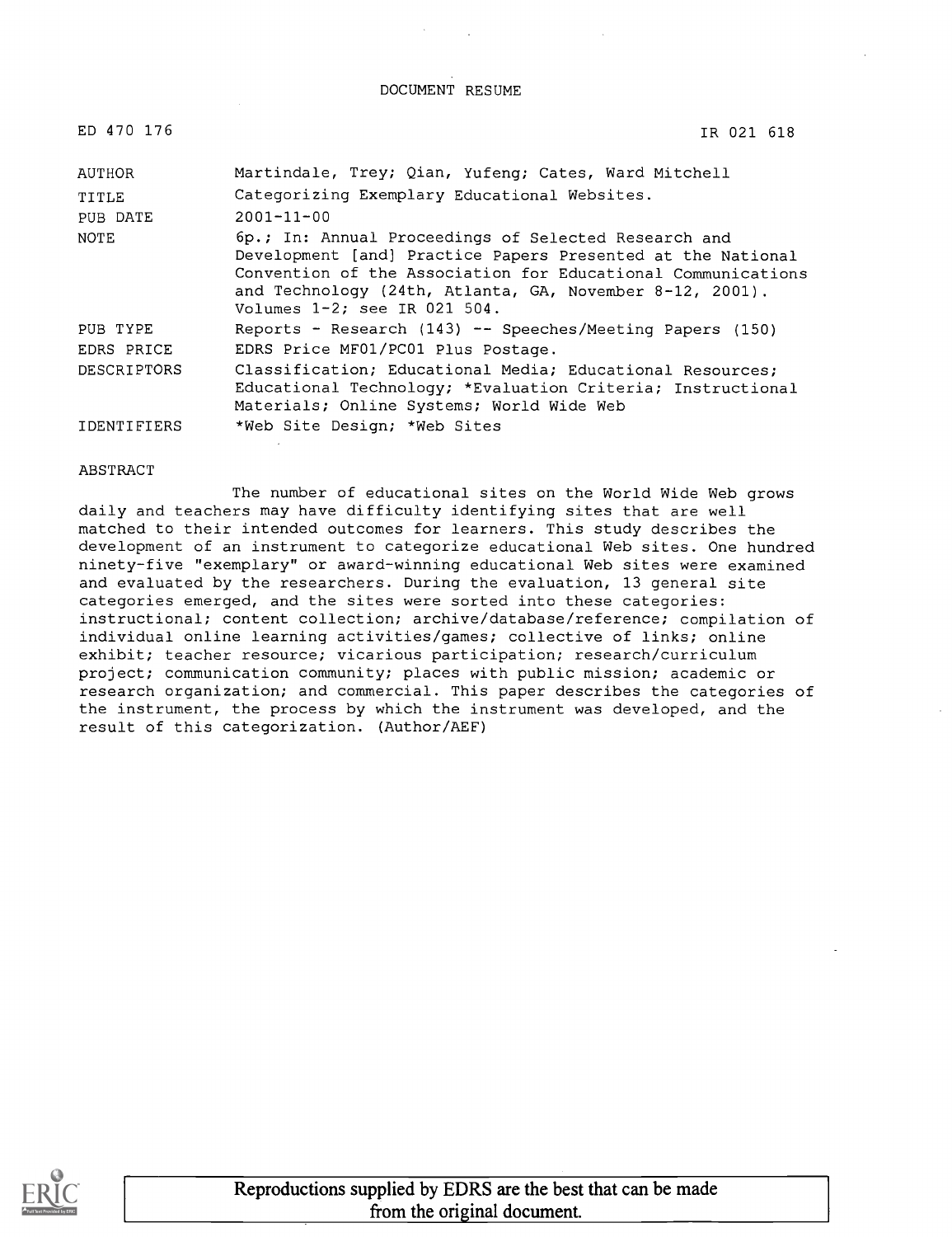PERMISSION TO REPRODUCE AND PERIMISSIUM TO REPRODUCE AND BEEN GRANTED BY

 $u_1$ 

TO THE EDUCATIONAL RESOURCES INFORMATION CENTER (ERIC)

### Categorizing Exemplary Educational Websites

Trey Martindale University of West Florida yufeng Qian Ward Mitchell Cates Lehigh University

U.S. DEPARTMENT OF EDUCATION Office of Educational Research and Improvement CENTER (ERIC)

EDUCATIONAL RESOURCES INFORMATION<br>
CENTER (ERIC)<br>
This document has been reproduced as<br>
received from the person or organization<br>
originating it. This document has been reproduced as received from the person or organization originating it.

Minor changes have been made to improve reproduction quality.

Points of view or opinions stated in this document do not necessarily represent official OERI position or policy.

#### Abstract

The number of educational sites on the World Wide Web grows daily and teachers may have difficulty identifying sites well matched to their intended outcomes for learners. This study describes the development of an instrument to categorize educational Websites. One hundred ninety-five (195) "exemplary" or award-winning educational Websites were examined and evaluated by the researchers. During the evaluation, thirteen general site categories emerged, and the sites were sorted into these categories. This paper describes the categories of the instrument, the process by which the instrument was developed, and the result of this categorization.

The use of the World Wide Web (the Web) appears to be increasing rapidly in education, and may have already become an important resource for teaching and learning. However, the sheer number of educational sites and variety of sources can be overwhelming for educators who want to incorporate the Web in instruction. It is difficult to know which sites are good and which are not. In fact, this proliferation and the speed with which new sites appear makes it near impossible for any one teacher to examine enough sites to sift the wheat from the chaff.

To assist teachers and parents, some organizations and agencies have recognized educational sites they judge to be "exemplary." For example, the International Academy of Digital Arts and Sciences selects the best of the Web for the annual Webby Awards (http://www.webbyawards.com/nominees/index.html ). Similarly, each year the Education Source names their Top 100 Educational Websites

(http://www.edusource.com/articles/top100 99/default.asp). PC Magazine also names its annual Top 100 Websites, including an "Education and Family" category

(http://www.zdnet.com/pcmag/stories/reviews/0,6755,2394453.00.html). Some agencies identify "exemplary" Websites more often; for example, each month the Eisenhower National Clearinghouse for Mathematics and Science Education (ENC) recognizes thirteen exemplary Websites in science and mathematics (http://www.enc.org/classroom/dd/nf ddcrit.htm).

Examining these recognized educational Websites reveals a wide variety of purposes, strategies, audiences, and content. Our purpose in this study was to examine such recognized educational Websites and develop an instrument to categorize them based on emergent categories. This, in turn, should help show which types of sites seem most likely to be named as "exemplary."

#### Methods

A total of 218 sites were compiled from sites recognized in 2000 by the above-named recognizing groups (Webby's, ENC, Top 100 Ed Websites, PC Magazine). When we examined those sites, seven were duplicates and sixteen were non-functional, yielding 195 functional "exemplary" educational sites.

The 195 sites examined were developed for various purposes and were diverse in target audience and content. This meant that any instrument we designed had to encompass what we found on the sites. Beginning with a proposed categorization instrument, two researchers reviewed and categorized each of the 195 sites. They then compared results, and discussed and debated at length on sites they categorized. A third researcher served as a mediator to resolve inter-rater differences. Each site was analyzed until all three members agreed on the categorization of every site. The instrument and operational definition of each category evolved during the process of evaluating the sites. That is, as we analyzed the sites and resolved our disagreements, the categories on our instrument were modified or confirmed.

Below we list 13 possible categories for Websites that emerged as the researchers evaluated the sample of "exemplary" or award-winning sites. Note, however, that not all sites can easily be placed in a single category. Some sites exhibit properties of two or more of the following categories. When classifying these sites, we identified which classification seemed most representative of the site as a whole. Sites that were equally distributed across two

1

441

2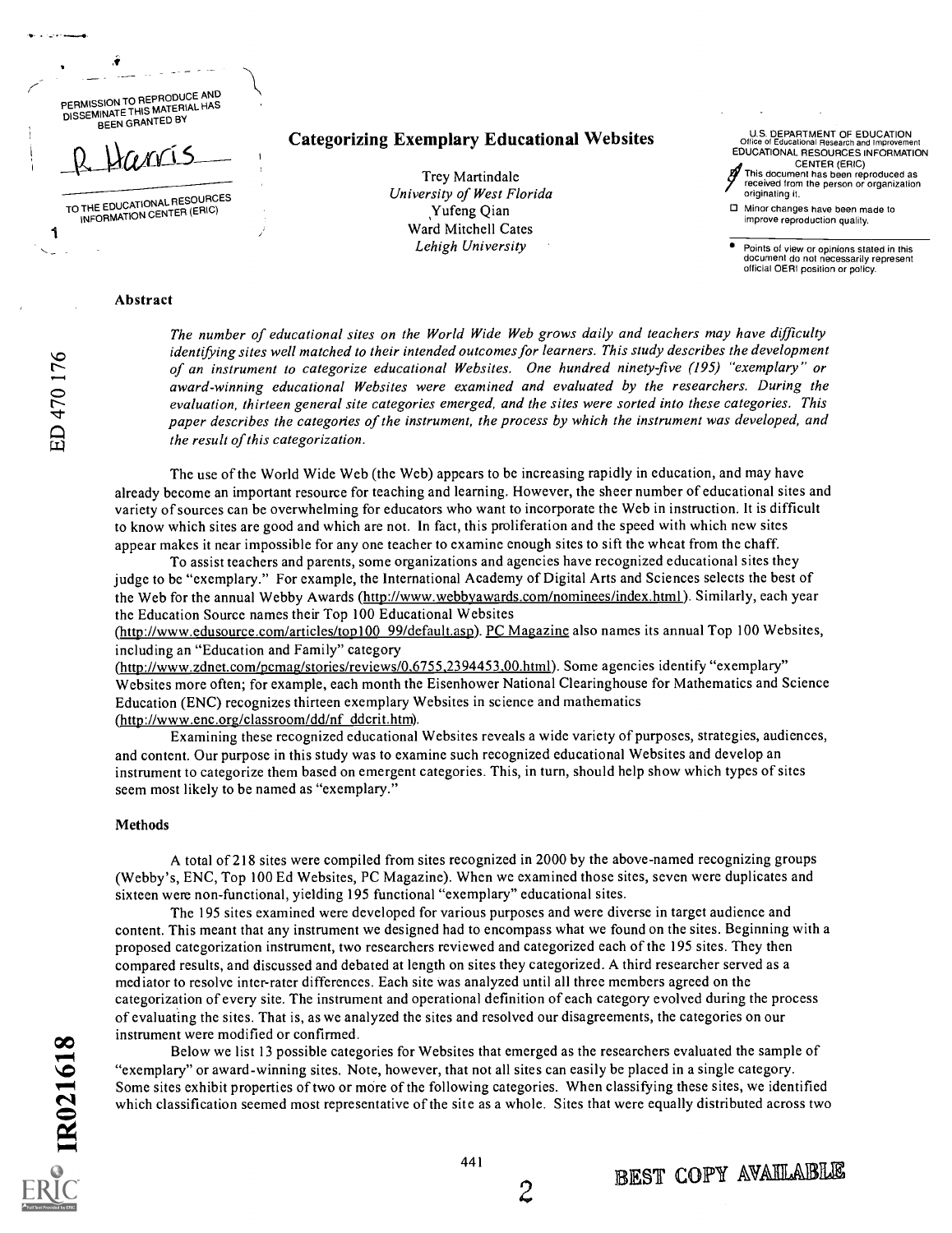or more types were noted and included in the discussion of results. The categories are presented as follows with definitions and examples of each

### Instructional

To be classified as instructional, a site must include (1) an intended learning outcome, (2) instructional strategies, (3) learning materials and activities, and may include (4) learner assessment and/or feedback. An instructional strategy is a pedagogical technique designed to facilitate learning through a combination of teacher and learner activity. We observed that these elements may be explicitly stated and demonstrated or they may be embedded within site content.

Instructional Websites with a constructivist-oriented design and/or self-exploratory navigation strategy usually don't include formal stated learning tasks, however. Instead, these sites usually provide learning activities that require learners to do something on the Web, including reading posted information; completing practice activities and/or playing games; exploring related resources; using a site search engine; communicating and/or sharing with peers, teachers, and/or experts; exploring, articulating, or reflecting in a problem-based learning; and creating content. Note that the learning activities in a site must go beyond just reading posted information in order to be categorized as an instructional site.

Examples of instructional sites include: Learn Physics Today (http://library.advanced.org/10796) and Conflict Yellowstone Wolves (http://powayusd.sdcoe.k12.ca.us/mtr/ConflictYellowstoneWolf.htm). Learn Physics Today is an online physics tutorial. Conflict Yellowstone Wolves require learners to analyze the Rocky Mountain Gray Wolf problem and draw their own conclusion to the question: Should the wolves in Yellowstone National Park be removed?

Sometimes a site will appear to be instructional when it is not. For example, some sites provide online quizzes and games (one form of learning activity). However, their mere presence does not guarantee that a site is instructional. When quizzes and games serve no instructional purpose and are designed primarily for entertainment, we did not classify the site as instructional. Another way in which a site can erroneously appear to be instructional is when it uses instructional labels like "tutorial" or "problem-based learning project" in referring to itself, but actually contains no instructional strategies. In other words, it is not enough simply to claim to be instructional. The key is whether the site includes the three essential instructional elements.

#### Content Collection

A content collection site is a collection of information about a specific content area (such as genetics or insects) that is informative and might be used in learning but is not instructional. Content collection sites differ from instructional sites in that they don't provide uses with learning activities, goals, strategies, or assessment. They may, however, include informative readings, illustrations and other rich content. A typical content collection site on a specific subject is Common Cold (http://www.commoncold.org/), a comprehensive source of information about the common cold. Carol Hurst's Children's Literature Site (http://www.carolhurst.com/) is an example of content collection site on a general topic. The site is a collection of reviews of great books for kids, ideas of ways to use them in the classroom and collections of books and activities about particular subjects, curricular areas, and professional topics.

#### Archive/Database/Reference

An Archive/Database/Reference (ADR) is a collection of information that is organized as an archive. These sites may be indexed chronologically, alphabetically, or topically. Such sites are designed as information and reference tools. Online dictionaries, encyclopedias, reference books, and question-answer services comprise this category. These differ from Content Collections in that they may address multiple topics and are oriented toward searching for information rather than examining a topic. One example of an ADR sites is *American Memory* (http://memorv.loc.gov), a site that offers more than seven million digital items from more than 100 historical collections relating to the history and culture of the United States. Ask Jeeves for Kids (http://www.ajkids.com/) and The Last Word Science Questions and Answers (http://www.last-word.com/) are representative of questions-answers service ADR sites.

#### Compilation of Online Learning Activities/Games



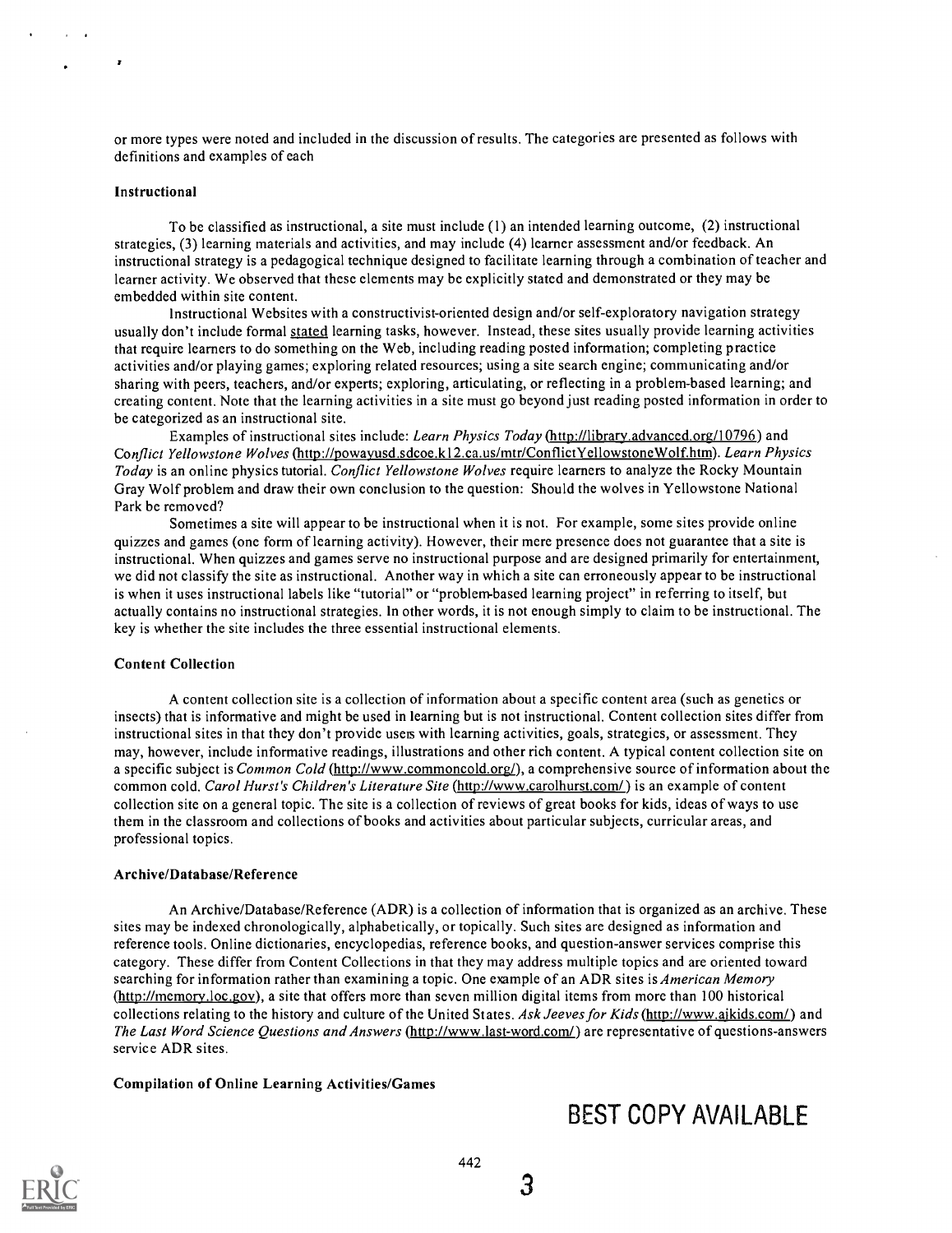These sites are collections of individual learning activities and/or games to be completed online by learners. ExploreMath.com (http://www.exploremath.com/index.cfm) is a collection of interactive math activities in 13 categories. As suggested by the site, these individual learning activities may be incorporated into the mathematics classroom, lab, or distance learning curricula, but such compilations fail to exhibit the essential three components of an instructional site.

#### Collection of Links

Sites in this category feature listings of categorized external hyperlinks to online resources on a subject. They contain little or no content of their own and serve principally as portals to external content. European Renaissance (http://www.execpc.com/~dboals/rena.html) lists 67 related external links. It should be noted that if a site's collection of links are mostly internal (or most of the actual content is within the site), it should be classified as Content Collection.

#### Online Exhibit

Online exhibits are focused collections of media (for example, images, recordings, animations, videos, VRMLs) related to some particular content or event. Displays of museum or organization holdings online are typical of this category. Such sites are designed for exhibition and information purposes. These virtual exhibits are often representations of actual museum exhibits in the physical world. For example, Ocean Planet (http://seawifs.gsfc.nasa.gov/ocean planet.htm) is an online version of than actual exhibit from the Smithsonian National Museum of Natural History.

#### Teacher Resource

Teacher resource sites are designed to provide teachers with such things as lesson plans, classroom activities, teacher guides, curricula, state and national standards, and professional-development resources. These materials may be housed within the site or available as downloadable files. While such sites may also include subject matter links and learner activities, the main focus of the site is assisting teachers.

For example, One Sky Many Voices (http://www.onesky.umich.edu/) lists inquiry-based K-12 science curricula for use by teachers, and *Illuminations* (http://illuminations.nctm.org/) is designed as a teacher resource with the following components: online multimedia math investigations, classroom video vignettes, standards-based lesson plans, links to reviewed Websites, and access to the National Council of Teachers of Mathematics Principles and Standards.

#### Vicarious Participation

Vicarious participation sites provide learners with opportunities to participate online in an ongoing educational or research activity, or an expedition. Virtual field trips are included in this classification. These sites attempt to give the learner a sense of participation in activities not available to the typical classroom student. Such sites may archive the materials from past explorations for examination any time after the activity is concluded. The Jason Project (http://www.jasonproject.org/) is an examp le of an ongoing educational activity. In The Jason Project, learners can participate in a current learning adventure and visit Jason's past expeditions. In Extreme 2000 (http://www.ocean.udel.edu/deepsea/), a deep-sea research expedition, learners may view video clips of the expedition, read the dive log and daily journal, and listen to live audio from the research team.

#### Research/Curriculum Project

These sites are designed to inform the visitor about a particular ongoing research or curriculum project. Content may include news and upcoming events, research results and publications, individuals associated with the project, funding, and other related information. For example, Rural and Urban Images (http://www.ael.org/nsf/voices/index.htm) is a three-year project seeking to help girls excel and feel confident in science, math, and technology.

#### Communication Community

Communication community sites facilitate discussion, interaction, entertainment, and other informationsharing. Users can play interactive games and share thoughts and ideas with each other via e-mail, chat, and message boards. Such sites usually do not include learning activities, although they may be "educational" in the broader sense of encouraging discussion of current events and issues of importance to learners. Example sites include Cyberkids (http://www.cyberkids.com/) and Kids Space (http://www.kids-space.org/).



4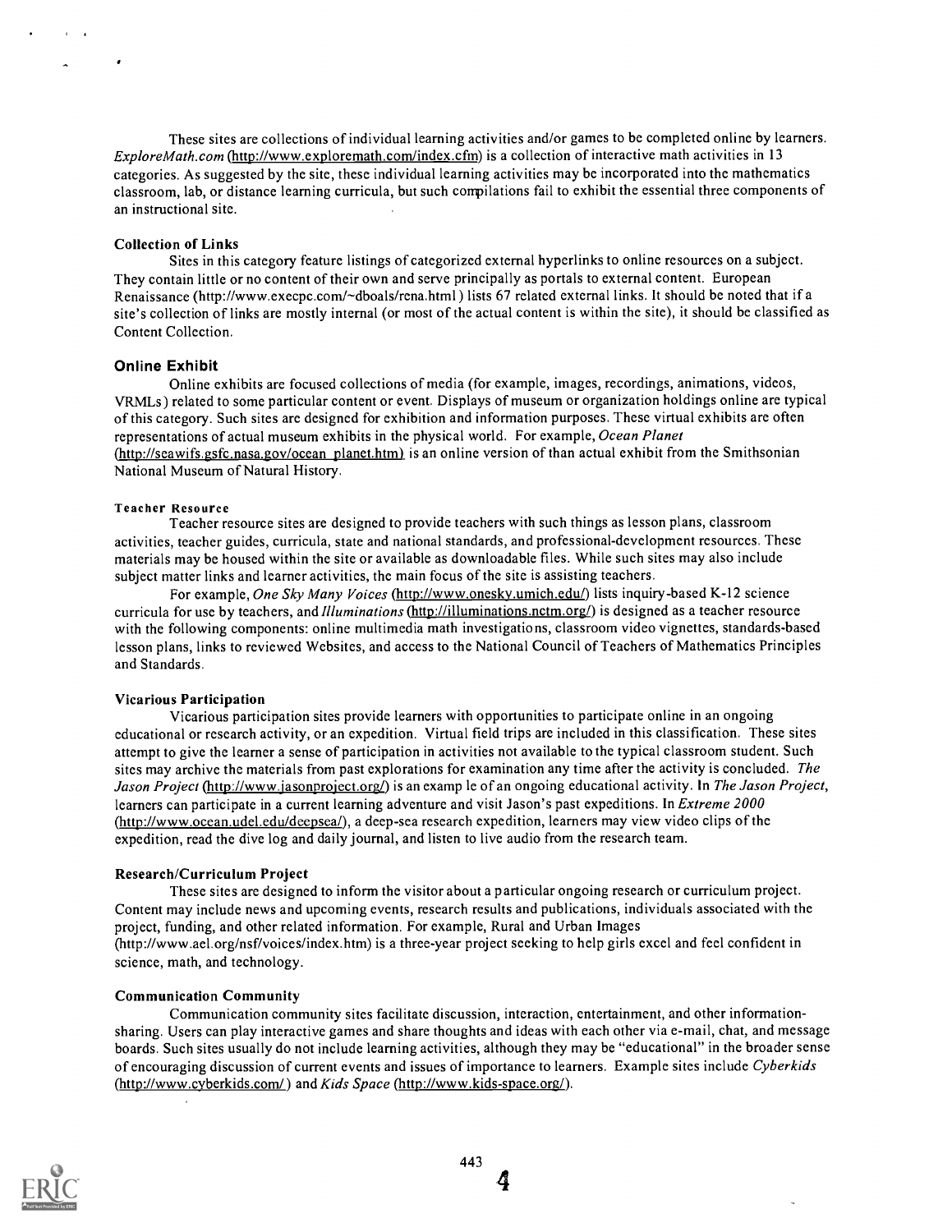#### Place with Public Mission

This Website classification refers to actual places such as museums, historic sites (like Mystic Seaport or Colonial Williamsburg), zoos, gardens, aquariums, parks, and the like. Such sites typically address visitor information, schedules, exhibits, "how to get here," membership, and special events. Many of these sites include an education section with learning materials and activities for teachers and students and are often referred to under the umbrella of Informal Education. Exploratorium (http://www.exploratorium.edu/index.html) and Colonial Williamsburg (http://www.history.org) are two examples of such sites.

#### Academic or Research Organization

These sites represent a particular non-commercial research organization or academic unit. They typically address such things as the nature and purpose of the organization, purpose, its current and past projects, recent results, pertinent news and events, and related educational materials and activities. NASA (http://www.nasa.gov/) and the NASA Jet Propulsion Laboratory (http://www.jpl.nasa.gov) are two examples of such sites.

#### Commercial

Commercial sites are primarily intended to promote and sell products or services. Many commercial sites have ancillary components designed to inform, educate, or entertain. For example, a company selling cold and flu medicine may include information or instruction about the causes and treatments of colds and flu. It is sometimes necessary to explore a site extensively to identify whether it is commercial or not. Simply having commercial sponsorship (as might be indicated by advertising banners) is not enough. The site must have a goal of helping to promote a company's products. One way in which some commercial sites promote their products or services subtly is by targeting young audiences using cartoon-like animation and games on their Websites. Once again, one needs to look for the commercial connection. Usually it becomes clear on close examination. Examples include CNN Interactive (http://www.cnn.com), National Geographic Society (http://www.nationalgeographic.com/ ), SurfMonkey Kids Channel (http://www.surfmonkey.com/) and US Space Camp (http://www.spacecamp.com).

Table 1 presents the distribution of "exemplary" sites across our classification scheme. The three categories most likely to be recognized, in order of distribution in our study, were Content Collection (26.2%), Instructional (20.5%), and Teacher Resource (11.8%). These three types of sites account for approximately six out of every ten sites recognized. This suggests how the recognizing groups defined "exemplary" and perhaps hints more directly at how they viewed educational use of the Web.

| Categories                                                 | # of Sites      | $\%$    |
|------------------------------------------------------------|-----------------|---------|
| Instructional                                              | 40              | 20.5%   |
| Content collection                                         | 51              | 26.2%   |
| Archive/Database/Reference                                 | 14              | 7.2%    |
| Compilation of individual online learning activities/games | 13              | 6.2%    |
| Collection of links                                        | 13              | 6.2%    |
| Online exhibit                                             | 7               | 3.6%    |
| Teacher resource                                           | 23              | 11.8%   |
| Vicarious participation                                    | 9               | 4.6%    |
| Research/Curriculum project                                | $\overline{2}$  | $1.0\%$ |
| Communication community                                    | $\overline{2}$  | $1.0\%$ |
| Places with public mission                                 | 11              | 5.6%    |
| Academic or research organization                          | -6              | 3.1%    |
| Commercial                                                 | 10 <sup>°</sup> | 5.1%    |
| Total:                                                     | 195             | 100%    |

Table I. Distribution of "Exemplary" Educational Websites Across Categories

## BEST COPY AVAILABLE

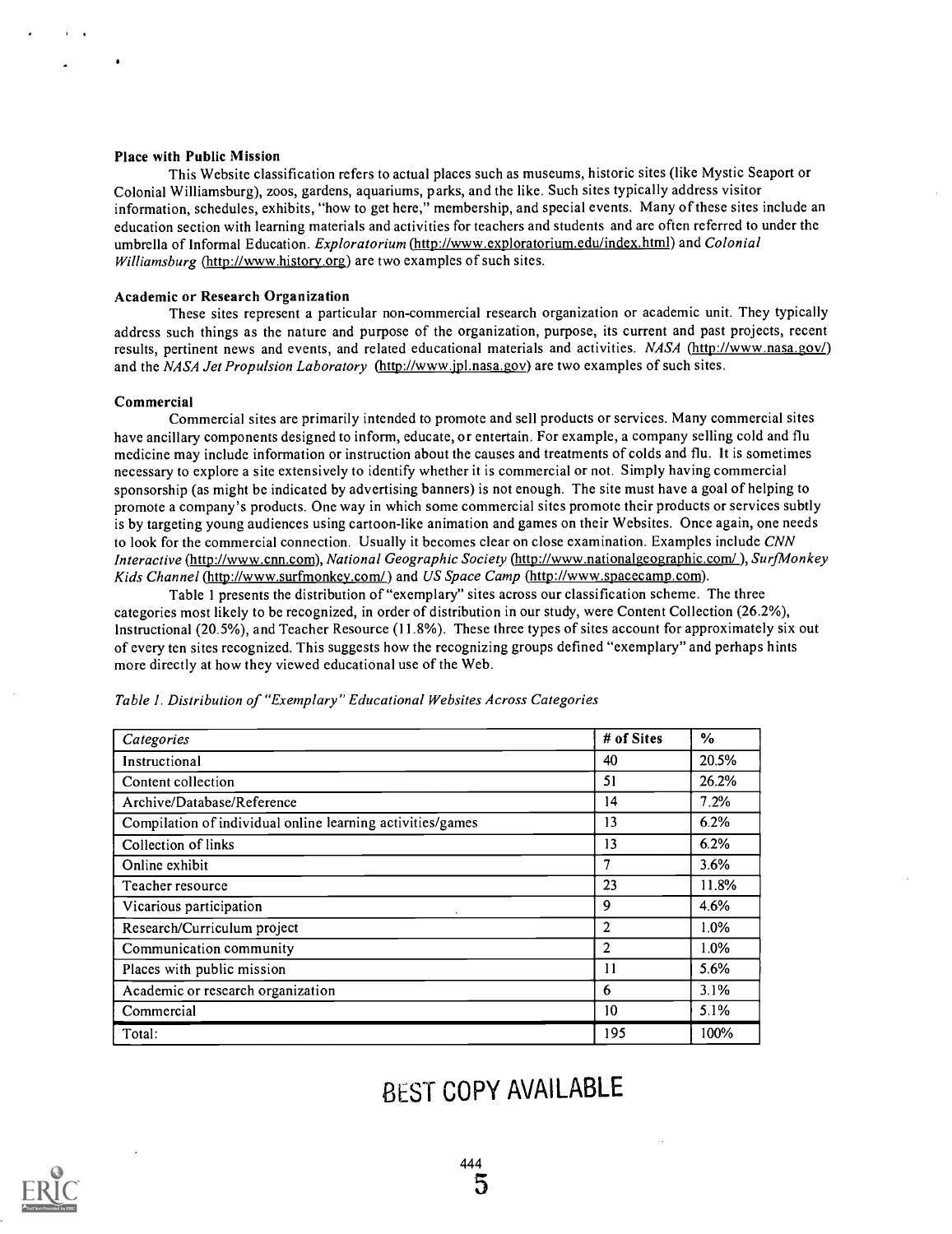#### Conclusions

We learned quickly that some sites cannot be neatly classified into a single category. We analyzed sites that could be assigned to two, three, or more categories. In dealing with such sites, we chose to make a holistic assignment based on what we deemed to be the site's principal orientation in terms of our classification scheme. For example, NASA Is My Playground (http://kids.msfc.nasa.gov/) and Merriam-Webster Word Central (http://www.wordcentral.com) contain both instruction and teacher resources. Since the majority of content was instruction, the sites were categorized as instructional sites. Ask Jeeves for Kids (http://www.ajkids.com) fits into at least three categories -- ADR, Teacher Resource, and Communication Community. Since its primary activity was searching, it was classified as an ADR site.

Although Reeves and Reeves (1998) and Wilson (1997) have suggested that constructivist design may be promising in Web-based learning environment, the "exemplary" sites examined in this study were almost exclusively objectivist in design orientation. Our results are consistent with those in a similar study conducted by Mioduser, Nachmias, Lahav, and Oren in 1998. Their study investigated 436 educational Websites in an effort to determine the current state and emerging trend in Web-based learning environment.

We found a number of Websites that perhaps overstated the extent to which they were instructional sites. For example, *Embryo Images* (http://www.med.unc.edu/embryo images/) described itself as an instructional tutorial, but is simply is a slide show of images with text descriptions. Other sites included descriptions of "exploration" or "problem-based" instructional strategies, but turned out to involve nothing more than reading posted information.

The next step in our research will be to complete an analysis of the instructional design of the 40 instructional sites we identified. Our goal is to determine the major common characteristics of such recognized instructional Websites. As part of this analysis, we plan to refine and expand our current instrument's categories.

#### References

Education Source. [On-line]. Available: http://www.edusource.com/articles/top100\_99/default.asp

Eisenhower National Clearinghouse for Mathematics and Science Education. [On-line]. Available: http://www.enc.org/classroom/dd/nf\_ddcrit.htm

Mioduser, D., Nachmias, R., Lahav, 0., & Oren, A. (1998). Web-based learning

environments (WBLE): Current state and emerging trends. [On-line]. Available:

http://www.tau.ac.il/~ktltau/ktl/wble.html

PC Magazine. [On-line]. Available: http://www.zdnet.com/pcmag/stories/reviews/0,6755,2394453,00.html

Reeves, T. C., & Reeves, P. C. (1997). Effective dimensions of interactive learning on the world wide web. In B. Khan (Ed.), Web-based instruction (pp. 59-66). Englewood Cliffs, NJ: Educational Technology.

Webby Awards. [On-line]. Available: http://www.webbyawards.com/nominees/index.html

Wilson, B. G. (1997). Reflections on constructivism and instructional design. In C. R. Dills & A. A. Romiszowski (Eds.), Instructional development paradigms (pp. 1-19). Englewood Cliffs, NJ: Educational Technology.